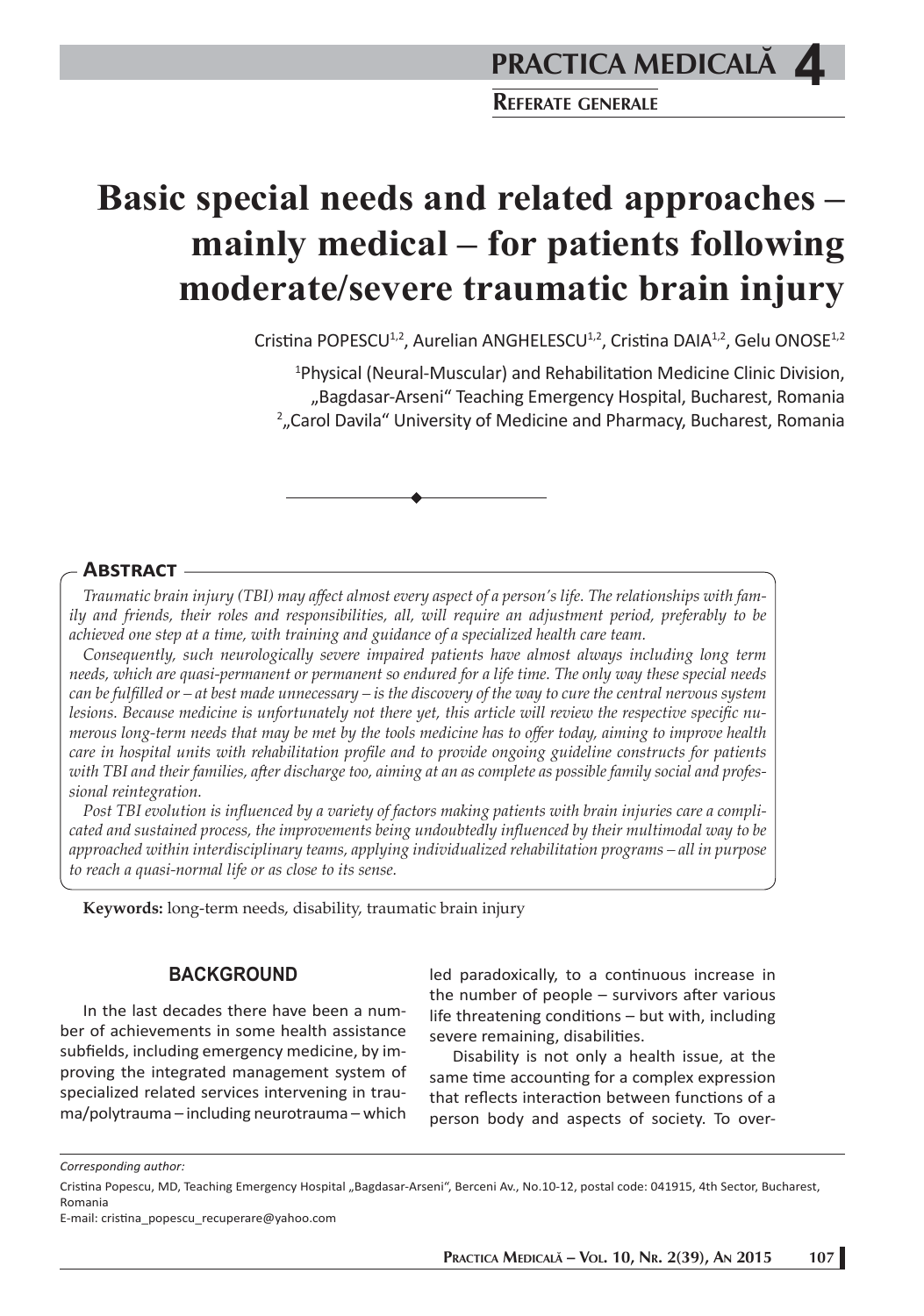come the hurdles experienced by disabled people impose interventions to remove also any social and environmental obstacles. (1)

A point which is worth mentioning is that patients, of all ages, following moderate or severe TBI, with different consequent disabilities are also "hyper-chronic" in their long term evolution.  $(2)$ 

It is well known, that people with chronic pathology – especially with life threatening or  $impairment(s)/disability(es)$  ingeneration potential – have to deal with more problems than healthy individuals. Every trivial thing that can be done easily by a normal person can become a challenge for chronically impaired patients. These types of individuals are called "persons with special needs" (medically and/or non-medically). This term includes a wide spread variety of "needs" regarding specific conditions that may vary from severe physical to mental, cognitive, emotional impairments, their disabilities ranging from speech disorder to quadriplegia. (3) Thus, from a health assistance point of view, these "long term needs" can become permanent and continuous up to 24 hours daily nursing assistance. (4)

Post TBI patients are individuals with acquired nervous system lesions – evolving or non-evolving – which have lead to more or less extended impairments. These lesions can affect: voluntary motricity (also muscle tone and/ or tissue trophicity), coordination, balance, sphincters' control, sensitive, sensorial  $-$  especially for some brain ailments, swallowing, cognitive/consciousness, communication ability and respectively emotional/behavioral aspects but also there can occur endocrine dysfunctions and various forms of pain (hyperalgesia, hyperesthesia, hyperpathia or paresthesia, borrowing characters of neuropathic pain; sometimes pain is non neuropathic, it is due to the lower urinary tract infection or it may be induced by spasticity, immobilization, lying, vicious postures).

More specifically from the medical point of view, patients with special needs imply the presence of: cognitive and physical disabilities, of "mental illness", communication disorders and/ or hearing, vision usually associated with pour literacy level, "poverty and aging".  $(4)$ 

At the same time, besides the long-term needs exposed may be added: development assistance/habilitation and possibly custom school education – for some cases in children and teenagers  $-$ , aspects of rehabilitation also in the professional domain (ergo-/occupational therapy)

in adults  $-$  entailing specific infrastructure including with access to appropriate assistive devices, if applicable –, economic (mainly regarding fiscal dedicated regulations) support for disabled people who can work and last but not least, solidarity and love from family and obviously, empathy for all caregivers involved in this long and "windy" road.

Considering the big differences in the necessary endeavors, an acceptable definition of the special needs regarding health care, should consider in an aimed individual, the presence of "functional limitations, linked services health needs and a present state with a minimum current state of standby (for example, 12 months)"  $(3)$  – but without the existence of a "gold standard" in the field.

It should be emphasized, an age-related debate: the differentiation  $-$  recently noted by the World Health Organization (WHO)  $-$  between habilitation (supporting those who obtain impairments congenitally or early in life in order to enhance their skills and functioning so they can develop through training or treatment independence in activities of daily living) and rehabilitation (supporting those who are facing temporary or permanent loss in functioning, later in life). (5)

Under these conditions, the post TBI patients represent a morbidity domain prone to be systematized including through the (new) vision of the WHO  $-$  the "International Classification of Functioning, Disability and Health" (ICF-DH)  $$ published in 2001, (6) because to the severe neurological challenged people can occur the biggest, harshest and most complex suffering and disabilities.

A very important feature of the ICF-DH is that it allows to be addressed to all matters relating to human health and well-being described as part of health areas such as sight, hearing, walking, learning and memory and related fields health as transport, education and social interactions, within a balanced fit between the medical and respectively, social, models embedded  $-$  on which is based this holistic paradigm. (6)

Strong evidence on the importance of the approached subject is that in 2014 it has been developed by the WHO a comprehensive plan sustaining persons with disabilities in the period 2014-2021, with improved health measures for all necesitating people: an approach that seems a significant impulse for the WHO affiliated state governments, within the United Nations, to improve strongly the supporting policies in or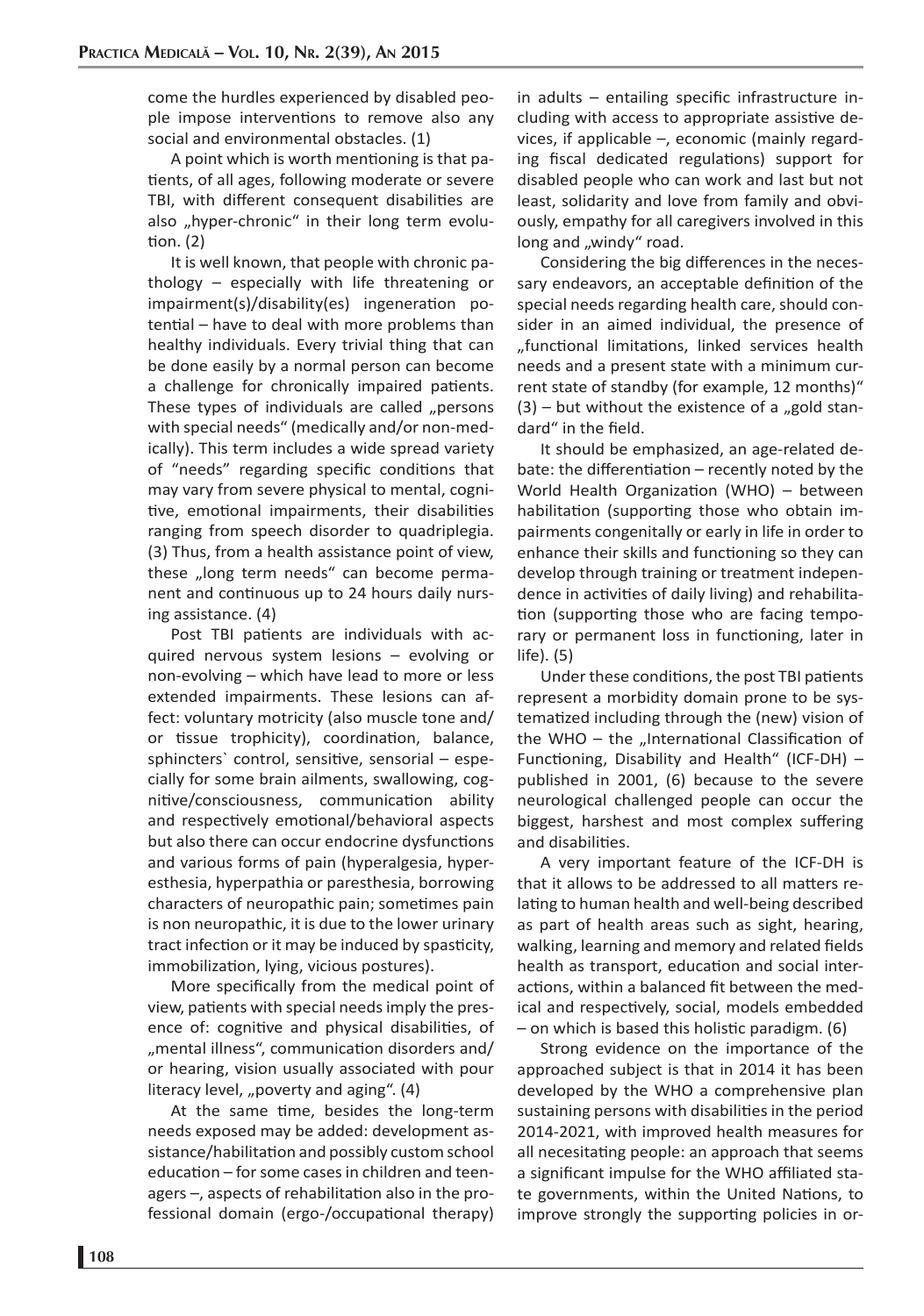der to increase the quality of life (QoL) for impaired people (estimated at 1 billion all over the world), making thus fighting against disabilities a high priority. (7)

Actually within the respective action plan, there are not completly new/unknoun by now items, but just a consistant sistematization within a structured strategy; and this can be determined if recording the main human needs of V. Henderson. By this briliant nurse and academic, essential for proper care, are the human needs related to basic functions like: breathing, feeding and hydration ability, excretion, mobilizing and maintaining postures, sleeping, dressing, maintaining the temperature within normal limits, washing and grooming, preventing dangers, communication, faith, fulfillment, recreation, learning, use of facilities. (8)

## **APPROACHES AIMING TO IMPROVE POST TBI MEDICAL OUTCOMES**

As known lesions to the brain are among the most likely to cause death or permanent disability. Though some individuals with moderate/ severe brain injury encounter light long-term difficulties, others may demand care or special services for the rest of their lives. (9)

In an effort to improve clinical results after TBI, some scientific institutions have initiated an international multidisciplinary research (in particular the: Canadian Institutes of Health Research, National Institutes of Health and European Commission) have recently collaborated to finance and promote research in TBI, given that, such patients continue to experience including persistent cognitive and emotional disorders more than 5 years after trauma, sequel that tend to evolve in relation to the severity of TBI. (10)

In Romania there are 9 major regional centers specializing in the treatment of neurorehabilitation of patients with severe posttraumatic neuraxial injuries, post acute and chronic stages, of which 4 in universities centers  $-$  Bucharest, Cluj, Iasi, Timisoara – and 2 in resorts of prime importance: Felix/ 1 Mai, Techirghiol (11). The oldest (celebrating forty years in 2015) and most known of them, including internationally, is the Physical (neural-muscular) and Rehabilitation Medicine Clinic Division of the Teaching Emergency Hospital "Bagdasar Arseni", in Bucharest.

A health care team composed of physicians (physiatrist, neurologist), psychologist/neuro-

psychologist, sociologist, social worker, (kinesy) therapist, physiotherapist, occupational therapist (ergo-therapist), speech language pathologist or (logopedist), general nurses, is dedicated to help an individual after TBI. Family, friends and the involved person are key members of the health care team to work for a common benefit: eventually returning to an as close as possible QoL as previous to the injury. In most cases the effects of TBI lead to changes in roles and responsibilities within the family. Kin and close acquaintances are in a position to fight themselves with behavior changes in such individuals. One frequent modification is that someone in the family becomes a caregiver. (9)

From a medical therapeutic point of view. important targets are severe and moderate TBI's where there can be identified real, specific post TBI consequences (impairments/disabilities) to approach achievable rehabilitative goals.

As including recently systematized in the literature, the main rehabilitative care and nursing approaches recommended and applied in subacute/subchronic patients with severe and even moderate cerebral injuries in order to prevent complications, but not exclusively, are (11):

- regular inspection of the skin for prevention of bedsores; sores are generally preventable when care is carefully applied, but once appeared, it could lead to pain, infections, increased disability and hospitalization period;
- turning (rhythmic change of position) in bed (from 2 to 2 hours if the patient does not have an anti decubitus mattress respectively 4-6 hours if the patient has one;
- anticipatory or corrective posture to restore the anatomical position/function, including using orthotics;
- antideclive limb posture (with role of veno-lymphatic stasis deep thrombophlebitis and respectively, pulmonary thromboembolism prevention);
- passive mobilizations of the paralyzed limb (to improve tissue trophicity and to prevent and/or combat stiffness, also beneficial in terms of kinesthetic memory/representation of the segmental image in the body scheme from the central level;
- − procedures of bronchial drainage possibly if necessary, oxygenotheraphy – and/or thoracic tapping); aspiration of the tracheal secretion, all to maintain a healthy respiratory function;